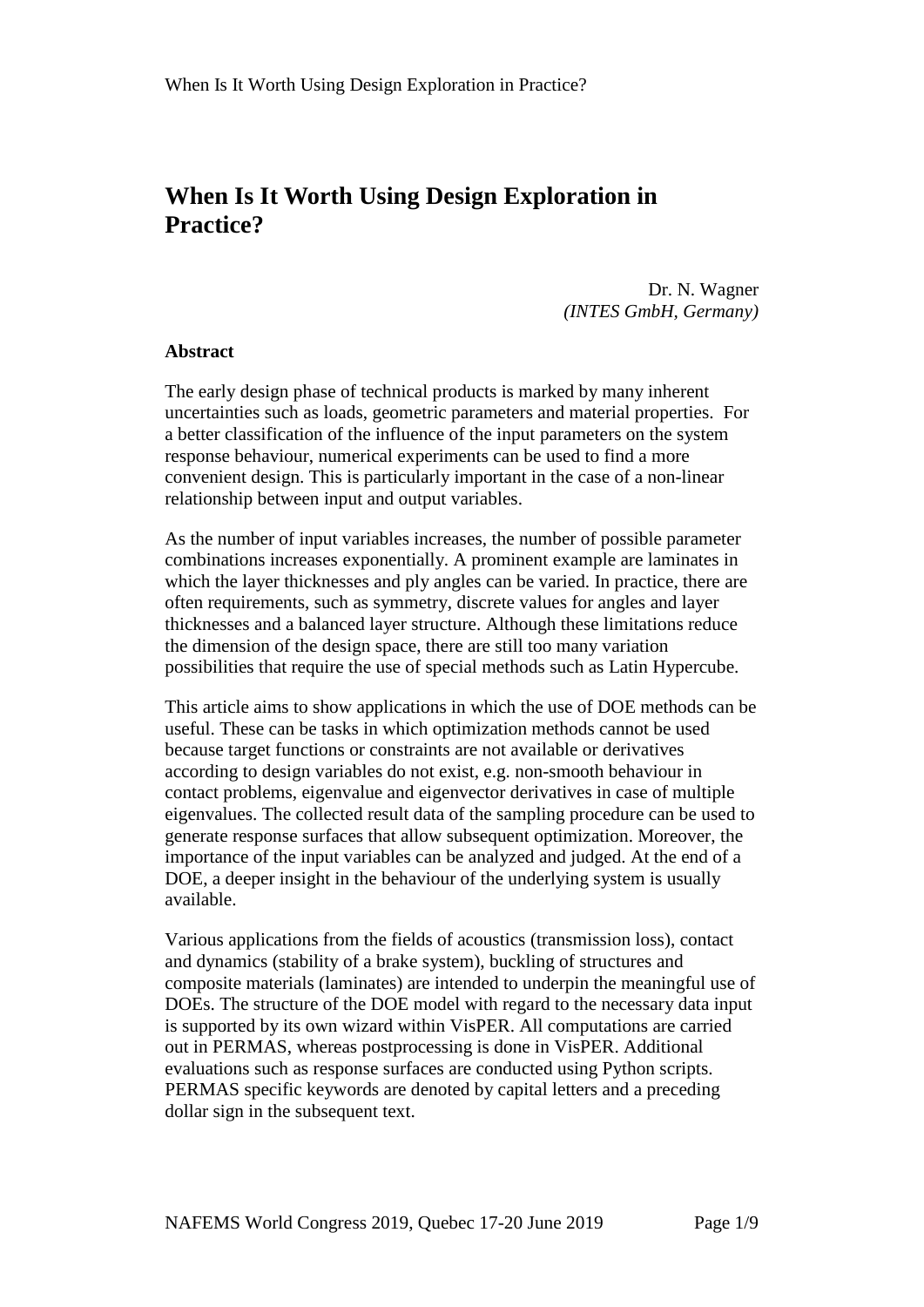#### **1. Introduction**

The reduction of noise emissions is an important factor in the design of silencers. Reactive mufflers are based on the reflection of sound from suitable geometrical shapes and resonators, whereas dissipative silencers attenuate sound by absorbing materials such as wool and foams. Both types have been extensively investigated [13,14,18]. Active noise techniques permit a high reduction of observer perceived noise. However, this kind of control struggles with other issues like cost and reliability [15].

Recently, some progress has been made in optimization techniques for acoustic problems. Azevedo [2] proposed an acoustic muffler design procedure based on finite element models and a bi-directional evolutionary acoustic topology optimization. Lee [7] used an acoustical topology optimization to maximize the transmission loss at target frequencies by optimizing partition layouts inside a muffler chamber. Airaksinen [1] considered a multi-objective shape optimization of acoustic mufflers. The shape parameters of the muffler were varied to maximize the transmission loss at two frequency ranges simultaneously. Yeh [17] used simulated annealing and a genetic algorithm to find the optimal design of a double chamber muffler.

If the objective function is smooth and gradient information is reliable, then gradient based optimization algorithms present an extremely powerful collection of tools for solving the problem [3]. The shape optimization of a highspeed energy storage flywheel is considered in [8]. In [9] an axial compressor blade subjected to pressure loads is optimized with respect to the maximum equivalent stress. If gradient information is unavailable, unreliable or difficult to compute, one might use a design exploration. This approach is pursued here. PERMAS [20] offers a so-called SAMPLING procedure (i.e. DOE process) for this purpose. It is a repeated analysis with modified discrete values for all design variables. One possible application of SAMPLING is the improvement and validation of parts and assemblies by targeted parameter variation. Different kind of parameters, e.g. node coordinates as in shape and position optimization, element properties and material parameters as in parameter optimization and even applied loads are accessible in SAMPLING. Metamodeling techniques [6,10,15,18] are used in to find the optimal design of a stiffened plate [4]. Here, we focus on an application from acoustics.

### **2. Acoustics**

The acoustic field in a rigid-wall chamber is obtained by solution of the homogeneous 3-D Helmholtz equation in Cartesian coordinates given by

$$
(\nabla^2 + k^2) p = 0, \qquad \nabla^2 = \frac{\partial^2}{\partial x^2} + \frac{\partial^2}{\partial y^2} + \frac{\partial^2}{\partial z^2},
$$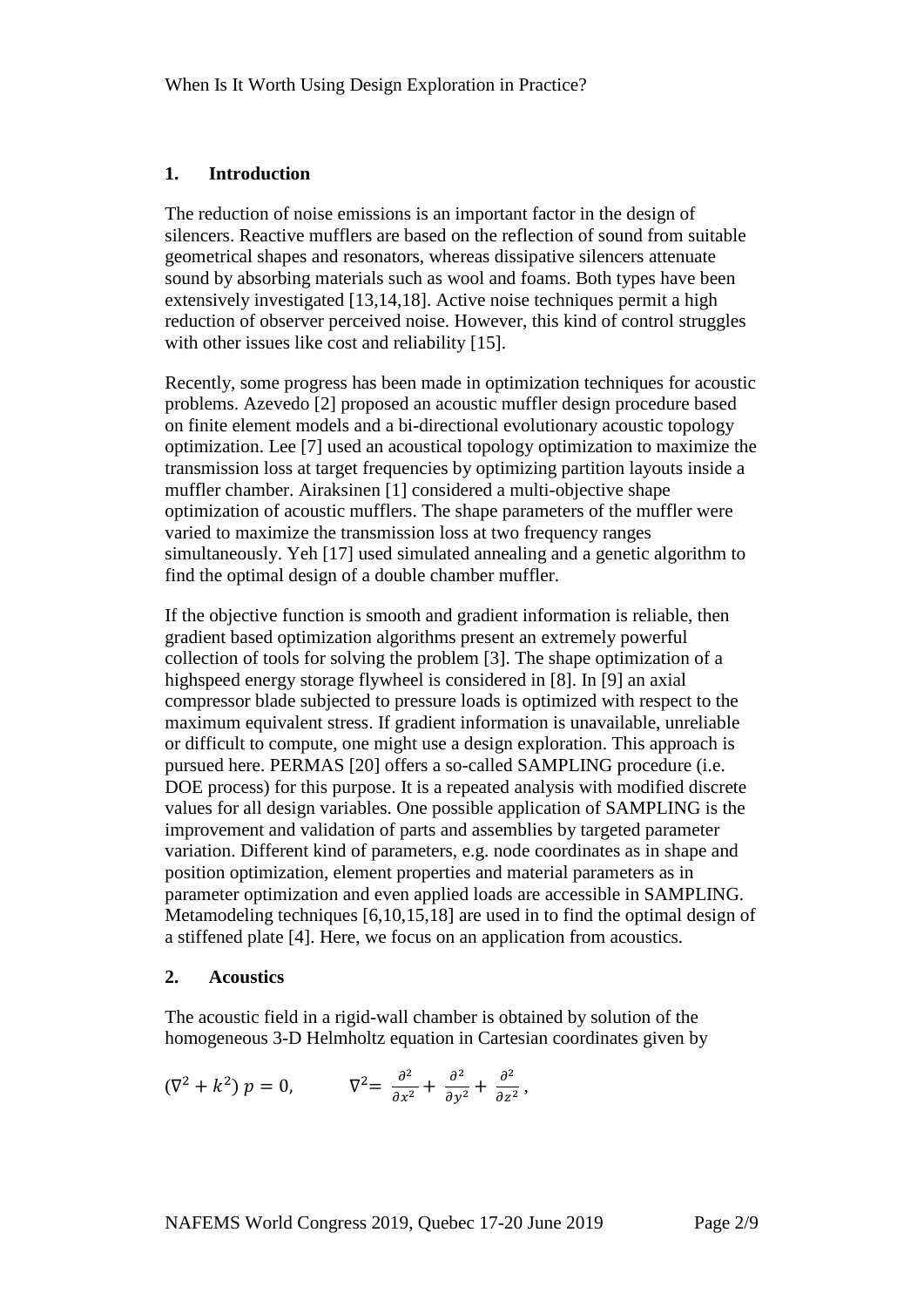where  $p=p(x, y, z)$  represents the acoustic pressure field,  $k = \omega/c_0$  is the excitation wavenumber and  $c_0$  denotes the speed of sound. In this work the muffler model will use three different boundary conditions, rigid wall condition, imposed particle velocity and imposed impedance, respectively.

## **3. Examples**

The first example is taken from [13]. The finite element model is depicted in Fig. 2. The model consists of two disconnected parts. 158024 FLTET4 elements are used for the fluid mesh. So-called FSINTA elements are used to impose the harmonic excitation at the inlet. Enquist Majda elements (RBCEM1A3) elements are used for the anechoic boundary condition at the outer surface of the outlet. The outlet itself can be moved along the surface of the chamber in global x- and y-direction by a rigid-body movement. Fig. 1 illustrates two different positions of the outlet – one position is displayed transparently. A possible mesh distortion during mesh morphing is avoided by independent meshes for the chamber and outlet, respectively.



*Figure 1: Two different positions of the outlet*

The coupling of the pressure degrees of freedom between the outlet and chamber is achieved by incompatible multipoint constraints (\$MPC ISURFACE DPDOFS  $= 1$  DOFTYPE  $=$  PRES). The shape basis vectors are illustrated by blue and red arrows in Fig. 2. In contrast, a conventional variant analysis would require the time-consuming creation of a new CAD model and subsequently a re-meshing of the underlying geometry. But this also means an increased effort in data management. At this point we benefit from the shape and position optimization fully integrated in PERMAS. Thus, we need one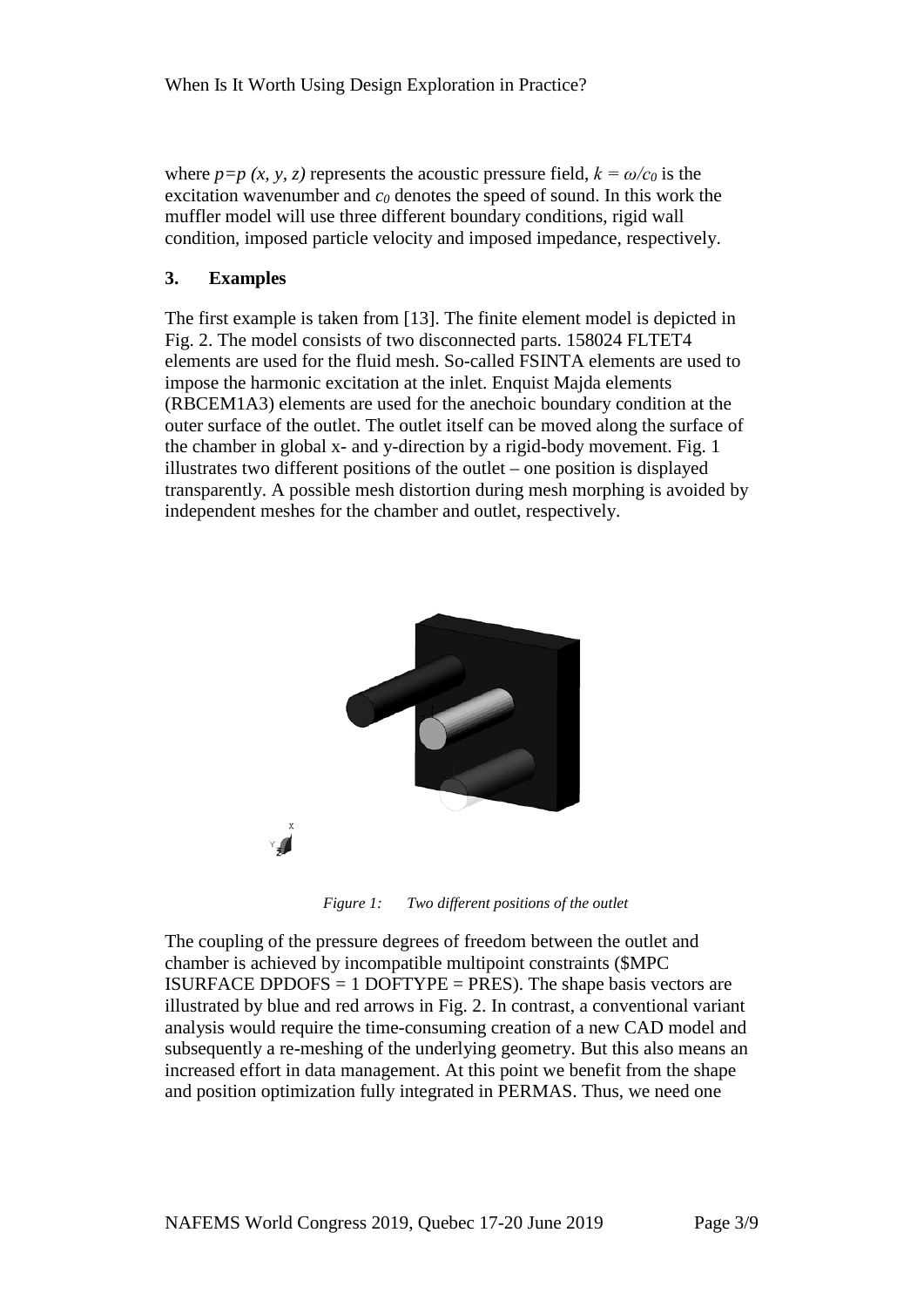

single finite element model to realize the different positions of the inlet/outlet relative to the chamber.

*Figure 2: Finite element model of the rectangular expansion chamber*

Fig. 3 illustrates the transmission loss for six different positions of the outlet. A regular grid [-20,0] x [-20,0] is used for the position changes with an increment of 10 [mm] in *x-* and *y-*direction. It can be clearly seen that the changes in position affect both the position and height of the peaks as well as the number of peaks in a certain frequency interval. This helps to find suitable geometries in a design-driven development process at an early stage.



*Figure 3: Transmission loss of different positions of inlet/outlet*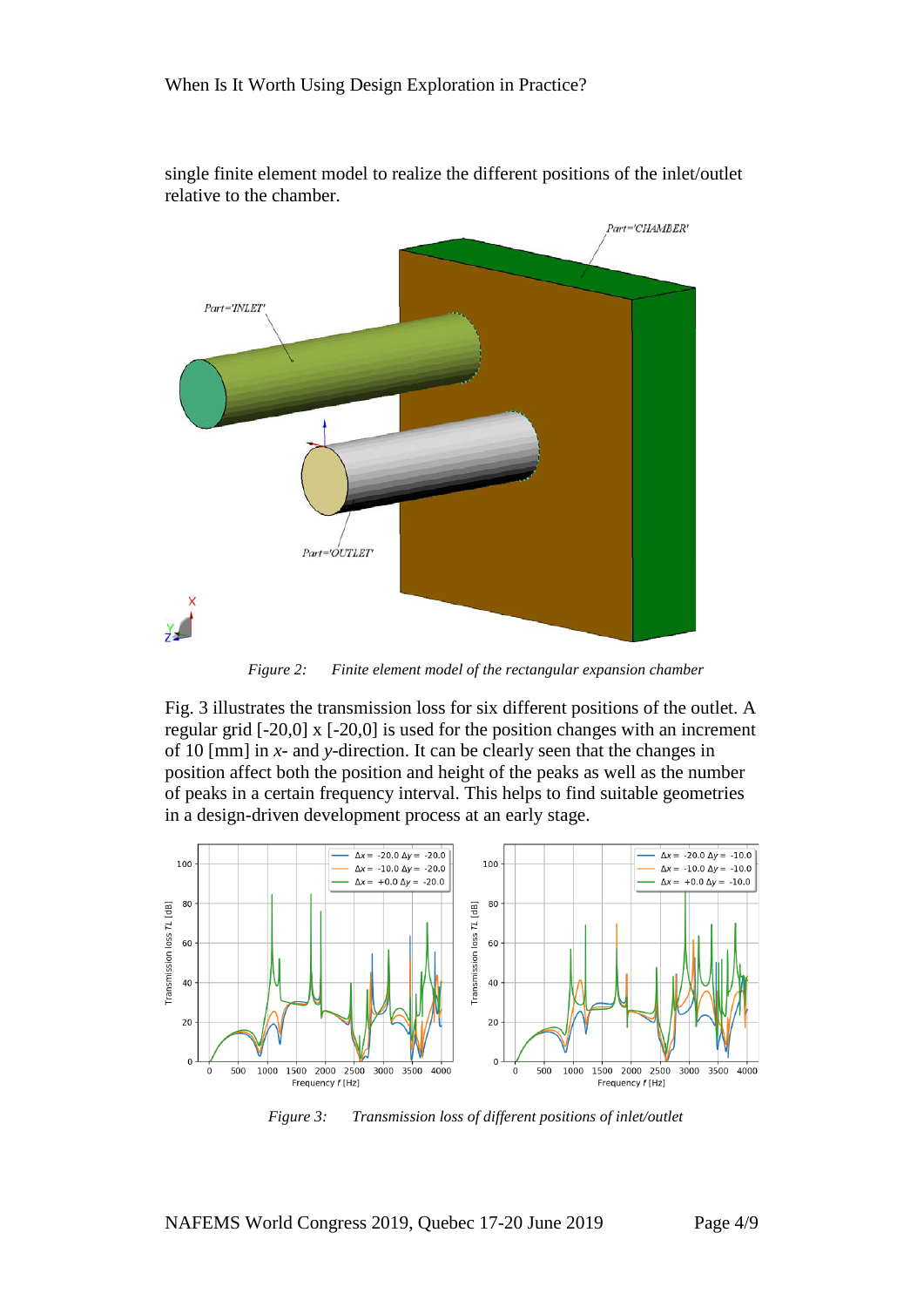

*Figure 4: Transmission loss in the frequency range [0,1600] Hz*

The goal of the sampling procedure is to detect a configuration where the transmission loss in a certain frequency range, e.g. [0, 1400] Hz is larger compared to all other configurations, (i.e. the configuration corresponding to  $\Delta x=0$ ,  $\Delta y = -20$  mm) in Fig. 4 is the best candidate.

The second example (Fig. 5) is taken from [12]. The goal is to study the influence of the horizontal position of the baffle on the transmission loss. The Shape Wizard in VisPER [21] is used to setup the mesh morphing. Additional restraints such as \$DERESTRAINT BOUND and \$DESYMM TYPE = AXI are needed to ensure that the outer contour of the muffler is not altered. The configuration for  $\Delta x = 20$  [mm] is depicted in Fig. 6. Symmetry of the transmission loss for negative and positive coordinate modifications  $x \pm \Delta x$  can be observed (Fig. 7).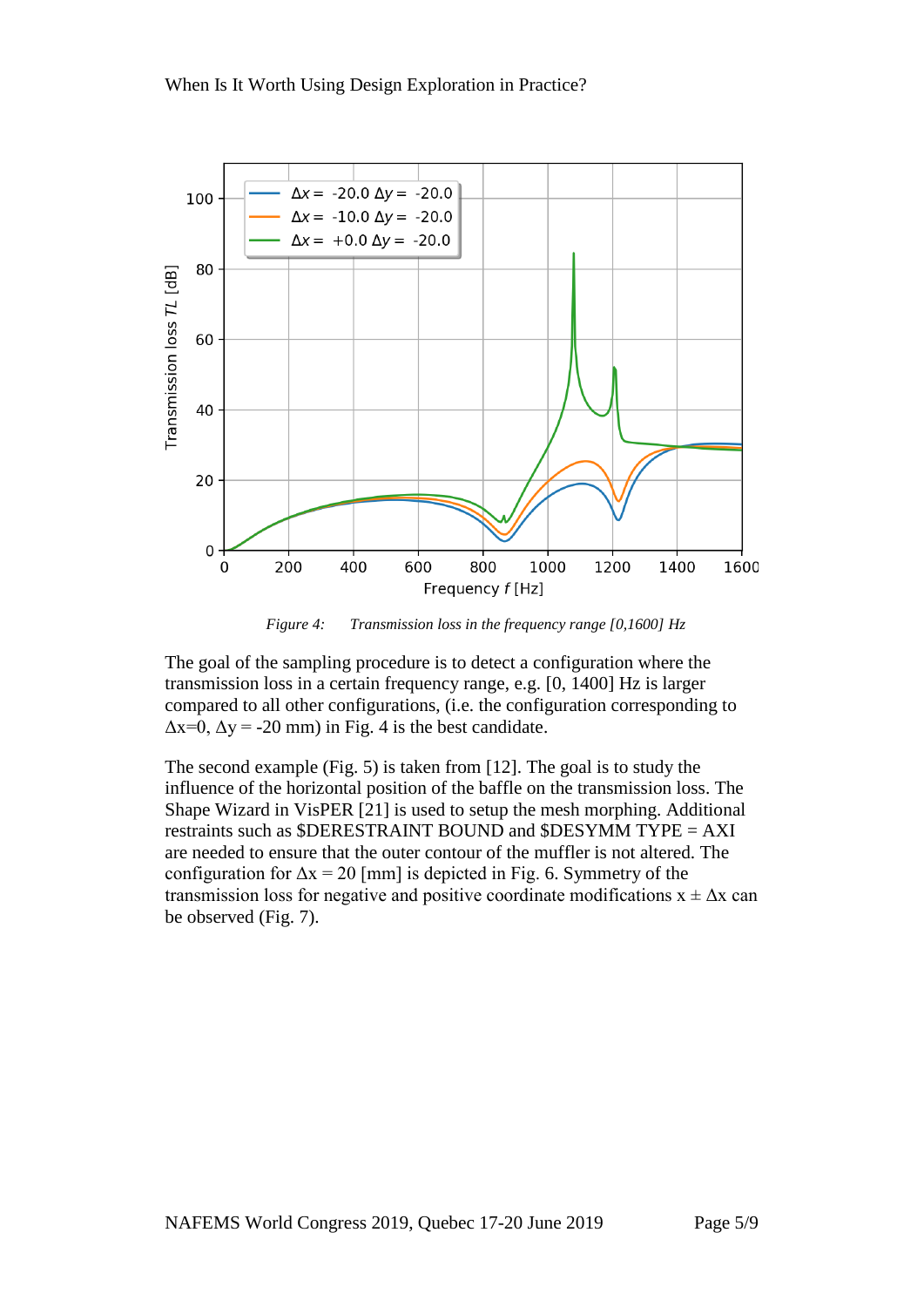

*Figure 5: Finite element model of the muffler*



*Figure 6: Modified shape of the muffler Δx = 20* [mm]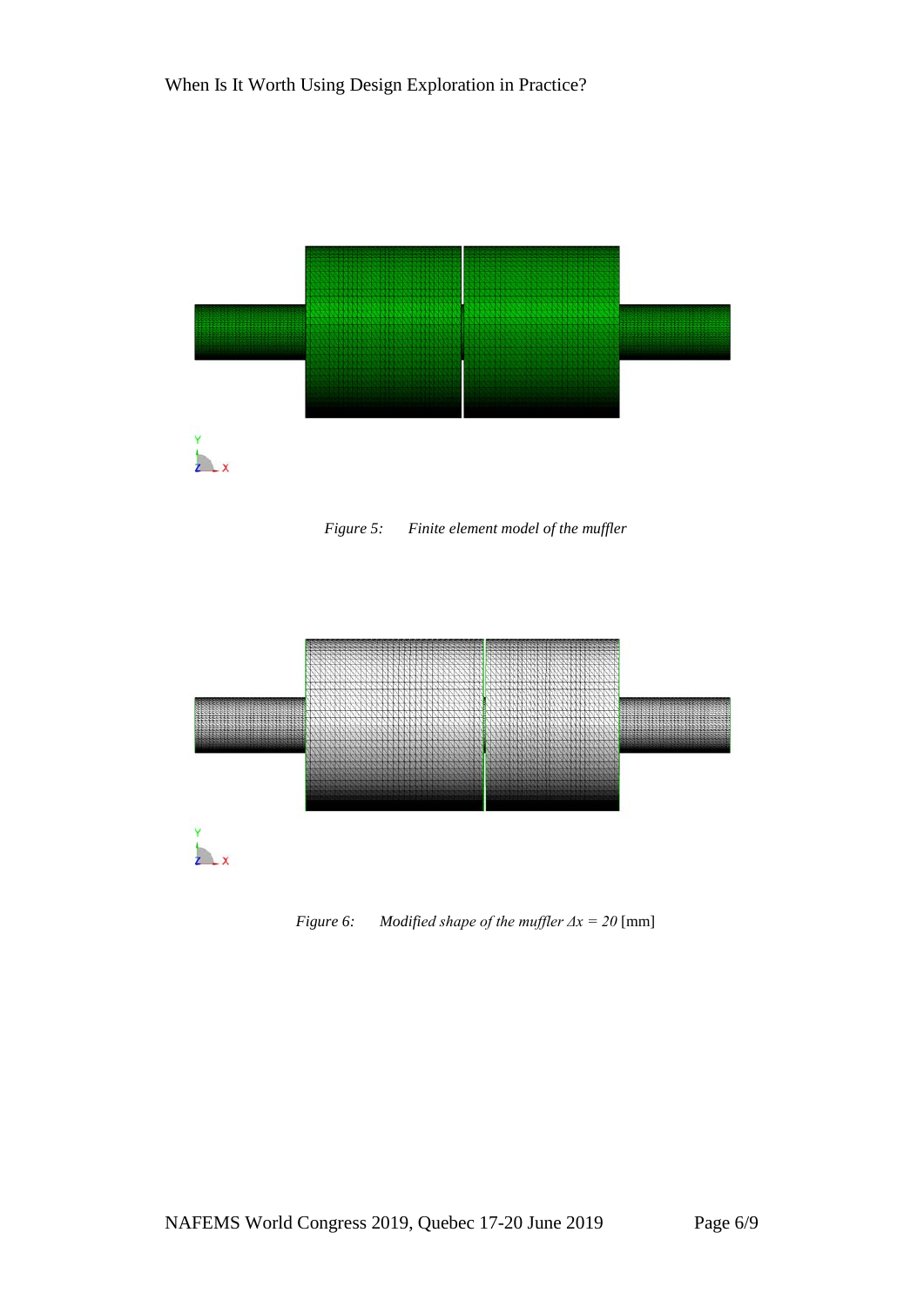

*Figure 7: Transmission loss for different configurations of the baffle position*

# **4. Summary and Outlook**

A sampling procedure is suggested to accelerate the design driven design of silencers with respect to the optimal transmission loss in a certain frequency range. Shape modifications of the silencers are easily introduced by the optimization capabilities of PERMAS. Thus, only a single finite element model is sufficient to conduct the DOE. The comparability of the results is ensured by the identical topology of the model, which is usually not the case with a new mesh. Time consuming and cost-intensive remeshing is avoided. This also reduces the effort required for data storage of model variants. Further application examples will be provided during the conference.

# **5. References**

[1] Airaksinen, T., Heikkola, E. (2011). Multiobjective muffler shape optimization with hybrid acoustics modeling, J. Acoust. Soc. Am., Vol. 130, pp. 1359—1369.

[2] Azevedo, F. M., Moura, M. S., Vicente, W. M., Picelli, R., Pavanello, R. (2018). Topology optimization of reactive acoustic mufflers using a bidirectional evolutionary optimization method, Structural and Multidisciplinary Optimization, Vol. 58, pp. 2239—2252.

[3] Hare, W., Nutini, J., Tesfamariam, S. (2013). A survey of non-gradient optimization methods in structural engineering, Advances in Engineering Software, Vol. 59, pp, 19—28.

[4] Heinonen, O., Pajunen, S. (2011). Optimal design of stiffened plate using metamodeling techniques, Rakenteiden Mekaniikka (Journal of Structural Mechanics), Vol. 44, pp. 218—230.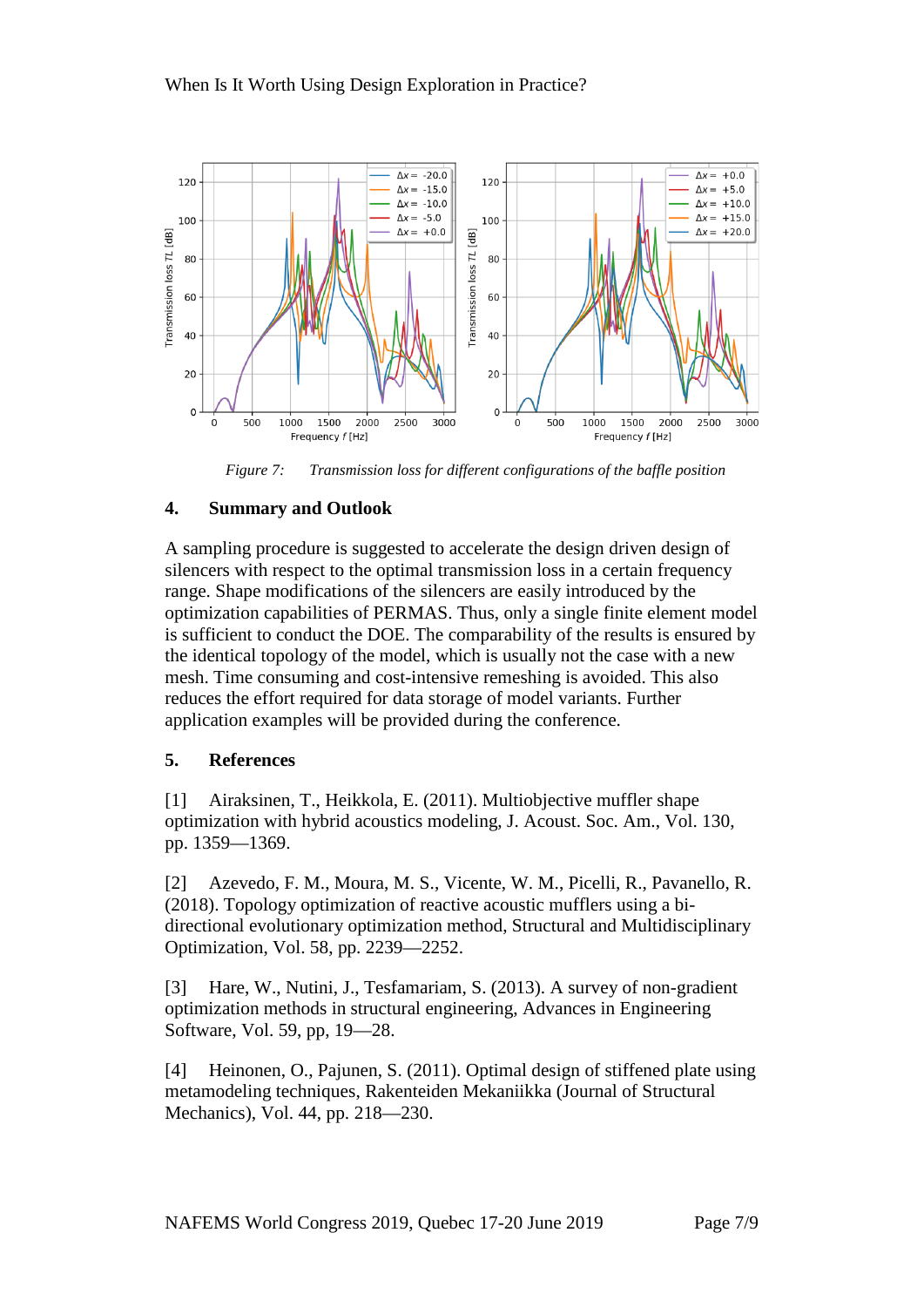[5] Jones, D. R. (2001). A taxonomy of global optimization methods based on response surfaces, Journal of Global Optimization, Vol. 21, pp. 345—383.

[6] Khuri, A. I., Mukhopadhyay, S. (2010). Response surface methodology, Computational Statistics, Vol. 2, pp. 128—149.

[7] Lee, J. W., Kim, Y. Y. (2009). Topology optimization of muffler internal partitions for improving acoustical attenuation performance. Int. J. Numer. Meth. Engng., Vol. 80, pp. 455—477.

[8] Liu, H., Xu, S., Ma, Y., Wang, X. (2015). Global optimization of expensive black box functions using potential Lipschitz constants and response surfaces, Journal of Global Optimization, Vol. 63, pp. 229—251.

[9] Liu, H., Xu, S., Wang, X., Wu, J., Song, Y. (2015). A global optimization algorithm for simulation-based problems via the extended DIRECT scheme, Engineering Optimization, Vol. 47, pp. 1441—1458.

[10] Liu, H., Ong, Y.-S., Cai, J. (2018). A survey of adaptive sampling for global metamodeling in support of simulation-based complex engineering design, Structural and Multidisciplinary Optimization, Vol. 57, pp. 393—416.

[11] Liu, H., Xu, S., Wang, X., Yang, S., Meng, J. (2018). A multi-response adaptive sampling approach for global metamodeling, Proceedings of the Institution of Mechanical Engineers Part C: Journal of Mechanical Engineering Science, Vol. 232, pp. 3—16.

[12] Mann, A., Pérot, F. (2013). Direct Transmission loss calculation of simplified muffer configurations using a Lattice-Boltzmann method, Proceedings of the ASME 2013 International Mechanical Engineering Congress & Exposition IMECE2013, Nov. 13-21, San Diego, California, USA.

[13] Mimani, A., Munjal, M. L. (2016). Design of reactive rectangular expansion chambers for broadband acoustic attenuation performance based on optimal port location. Acoustics Australia, Vol. 44, pp. 299—323.

[14] Mimani, A. (2019). Acoustic Analysis of Elliptical Cylindrical Mufflers Application to Automotive Muffler Design, Springer.

[15] Torregrosa, A. J., Gil, A., Garcia-Cuevas, L.M., Quintero P., Denia, F.D. (2018). Prediction of the transmission loss in a flexible chamber, Journal of Fluids and Structures, Vol. 82, pp. 134—153.

[16] Viana, F. A. C., Simpson, T. W., Balabanov, V., Toropov, V. (2008). Metamodeling in multidisciplinary design optimization: How far have we really come? AIAA Multidisciplinary Analysis and Optimization Conference, 10-12 September, Victoria, British Columbia, Canada